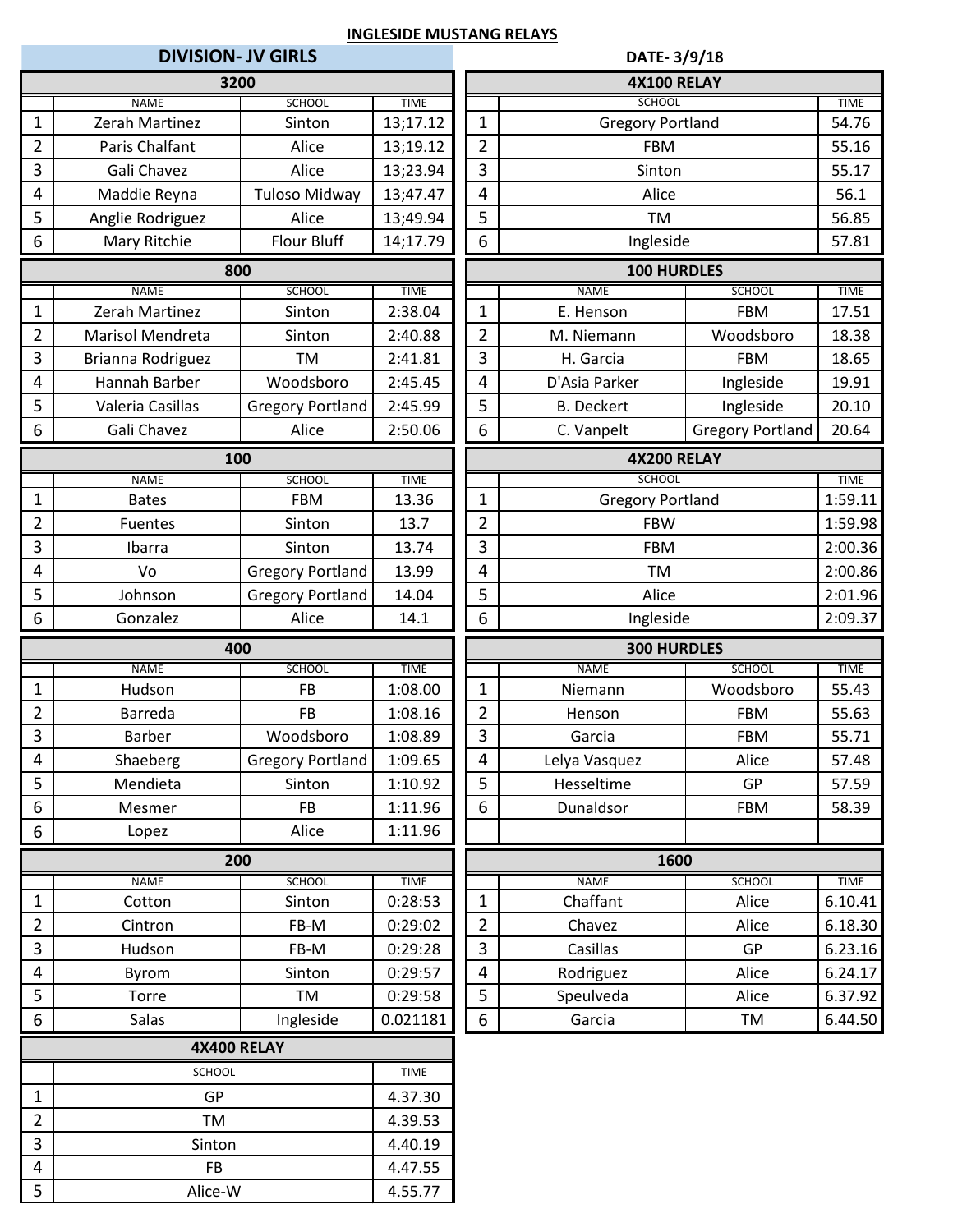#### 4.59.19 Ingleside **INGLESIDE MUSTANG RELAYS**

|                | <b>DIVISION- JV GIRLS</b> |                         | DATE-3/9/18     |  |                |                           |                         |                 |  |  |
|----------------|---------------------------|-------------------------|-----------------|--|----------------|---------------------------|-------------------------|-----------------|--|--|
|                | <b>SHOT PUT</b>           |                         |                 |  | <b>DISCUS</b>  |                           |                         |                 |  |  |
|                | <b>NAME</b>               | <b>SCHOOL</b>           | <b>DISTANCE</b> |  |                | <b>NAME</b>               | SCHOOL                  | <b>DISTANCE</b> |  |  |
| 1              | Leslie Pena               | Ingleside               | 30'10"          |  | $\mathbf{1}$   | <b>Tay Scott</b>          | <b>Gregory Portland</b> | 90'5.5"         |  |  |
| 2              | Sophia Byrom              | Sinton                  | 29'4.5"         |  | $\overline{2}$ | Leslie Pena               | Ingleside               | 87'0.5"         |  |  |
| 3              | Christine Larden          | <b>FBM</b>              | 28'2"           |  | 3              | Liliana Gonzales          | Ingleside               | 86'8.5"         |  |  |
| 4              | Aleyna Rhines             | Sinton                  | 27'             |  | 4              | Virginia Hemming          | Ingleside               | 76'6"           |  |  |
| 5              | Lela Thomas               | Sinton                  | 26'10.5"        |  | 5              | <b>Bradlynn Morton</b>    | Ingleside               | 70'2.5"         |  |  |
| 6              | Fernanda Vasquez          | <b>Gregory Portland</b> | 25'8''          |  | 6              | <b>Haly Rodriguez</b>     | <b>Tuloso Midway</b>    | 67'7"           |  |  |
|                | <b>LONG JUMP</b>          |                         |                 |  |                | <b>TRIPLE JUMP</b>        |                         |                 |  |  |
|                | <b>NAME</b>               | <b>SCHOOL</b>           | <b>DISTANCE</b> |  |                | <b>NAME</b>               | SCHOOL                  | <b>DISTANCE</b> |  |  |
| $\mathbf 1$    | Clarissa Soza             | Tuloso Midway           | 14'4''          |  | $\mathbf{1}$   | Megan Little              | <b>FBM</b>              | 31'5.75"        |  |  |
| $\overline{2}$ | Vest Alexa                | <b>Gregory Portland</b> | 13'11.5"        |  | 2              | Maya Mernaugh             | <b>FBM</b>              | 30'7.25"        |  |  |
| 3              | Viviana Trevino           | <b>Tuloso Midway</b>    | 13'5''          |  | 3              | Sophia Byrom              | Sinton                  | 29'3.5"         |  |  |
| 4              | Lauren Balburn            | <b>FBM</b>              | 13'2''          |  | $\overline{4}$ | Jackie Villereal          | Alice                   | 28'11.25"       |  |  |
| 5              | Erin Trevino              | <b>Tuloso Midway</b>    | 12'10.5"        |  | 5              | Lucinda Alvarado          | Alice                   | 27'5.75"        |  |  |
| 6              | Jordan Callahan           | <b>FBW</b>              | 12'9.25         |  | 6              | <b>August Mesmer</b>      | <b>FBW</b>              | 26'4"           |  |  |
|                | <b>HIGH JUMP</b>          |                         |                 |  |                | <b>POLE VAULT</b>         |                         |                 |  |  |
|                | <b>NAME</b>               | <b>SCHOOL</b>           | <b>HEIGHT</b>   |  |                | <b>NAME</b>               | <b>SCHOOL</b>           | <b>HEIGHT</b>   |  |  |
| $\mathbf 1$    | <b>Alexis Vest</b>        | <b>Gregory Portland</b> | 4'8''           |  | $\mathbf{1}$   | <b>McKenzie Scratheff</b> | <b>Gregory Portland</b> | 8'6''           |  |  |
| $\overline{2}$ | Jackie Villereal          | Alice                   | 4'6''           |  | $\overline{2}$ | Sara Candler              | <b>FBW</b>              | 8'0''           |  |  |
| 3              | Alli Syrgley              | <b>Tuloso Midway</b>    | 4'4''           |  | $\overline{3}$ | <b>Braque Looper</b>      | <b>IWA</b>              | 7'6''           |  |  |
| 4              | Mariella Villereal        | Alice                   | 4'2''           |  | $\overline{4}$ | Andrea Rowe               | <b>Gregory Portland</b> | 7'6''           |  |  |
| 5              | <b>Adair Bates</b>        | <b>FBM</b>              | 4'0''           |  | 5              | Olivia Mitchell           | <b>FBM</b>              | 7'0''           |  |  |
| 6              | <b>Isabella Fuentes</b>   | Sinton                  | 4'0''           |  | 6              | <b>Allison Baker</b>      | <b>FBW</b>              | 6'6''           |  |  |

# **TEAM TOTALS**

|                | <b>TEAM</b>             | <b>TOTAL</b> |
|----------------|-------------------------|--------------|
| 1              | Flour Bluff - Maroon    | 142          |
| $\overline{2}$ | <b>Gregory Portland</b> | 132          |
| 3              | Sinton                  | 95           |
| 4              | Alice                   | 81           |
| 5              | <b>Tuloso Midway</b>    | 71           |
| 6              | Ingleside               | 43           |
| 7              | Woodsboro               | 28           |
| 8              | Flour Bluff - White     | 28           |
| 9              | <b>IWA</b>              | 6            |
| 10             |                         |              |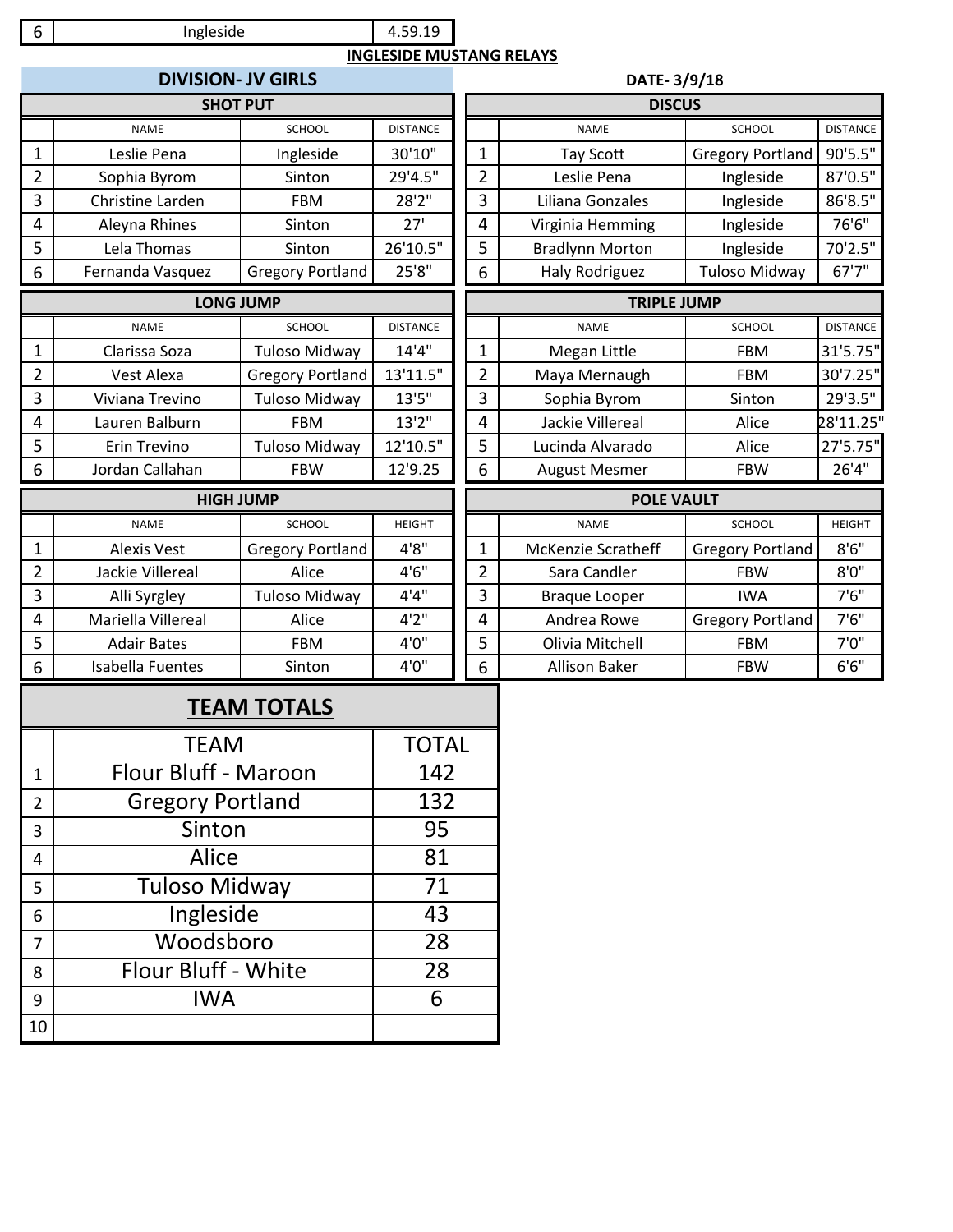|                         |                             | <b>DIVISION- VARSITY GIRLS</b> |             | DATE-3/9/18        |                         |                         |             |  |  |  |
|-------------------------|-----------------------------|--------------------------------|-------------|--------------------|-------------------------|-------------------------|-------------|--|--|--|
|                         |                             | 3200                           |             | <b>4X100 RELAY</b> |                         |                         |             |  |  |  |
|                         | <b>NAME</b>                 | <b>SCHOOL</b>                  | <b>TIME</b> |                    | <b>SCHOOL</b>           |                         | <b>TIME</b> |  |  |  |
| $\mathbf{1}$            | <b>Beyonce Hernandez</b>    | <b>Gregory Portland</b>        | 11;52.2     | 1                  | <b>Gregory Portland</b> |                         | 51.18       |  |  |  |
| $\overline{2}$          | <b>Elizabeth Herrick</b>    | <b>Tuloso Midway</b>           | 12;46.23    | $\overline{2}$     | <b>TM</b>               |                         | 51.35       |  |  |  |
| 3                       | Anica Cuff                  | Gregory Portland               | 12;53.63    | 3                  | Ingleside               |                         | 52.22       |  |  |  |
| 4                       | Kaitlyn Soliz               | Alice                          | 12;58.84    | 4                  | FB                      |                         | 52.35       |  |  |  |
| 5                       | Rayana Flores               | <b>Flour Bluff</b>             | 13;48.2     | 5                  | Woodsboro               |                         | 53.69       |  |  |  |
| 6                       |                             |                                |             | 6                  |                         |                         |             |  |  |  |
|                         |                             | 800                            |             |                    | <b>100 HURDLES</b>      |                         |             |  |  |  |
|                         | <b>NAME</b>                 | <b>SCHOOL</b>                  | <b>TIME</b> |                    | <b>NAME</b>             | <b>SCHOOL</b>           | <b>TIME</b> |  |  |  |
| $\mathbf{1}$            | <b>Beyonce Hernandez</b>    | <b>Gregory Portland</b>        | 2:32.61     | $\mathbf 1$        | A. Meschi               | TM                      | 16.13       |  |  |  |
| $\overline{2}$          | <b>Emily Rivera</b>         | Sinton                         | 2:36.94     | $\overline{2}$     | C. Nims                 | <b>FB</b>               | 17.42       |  |  |  |
| 3                       | Rebecca Tietze              | <b>Gregory Portland</b>        | 2:39.08     | 3                  | H. Gallaspy             | <b>FB</b>               | 17.46       |  |  |  |
| 4                       | Aimee White                 | <b>Gregory Portland</b>        | 2:40.08     | 4                  | H. Hubburd              | Woodsboro               | 17.61       |  |  |  |
| 5                       | Kiara Davis                 | <b>FB</b>                      | 2:43.40     | 5                  | S. Dement               | <b>Gregory Portland</b> | 17.82       |  |  |  |
| 6                       | Krysta Gonzales             | Ingleside                      | 2:45.72     | 6                  | A. Vasquez              | <b>Gregory Portland</b> | 17.83       |  |  |  |
|                         |                             | 100                            |             |                    | <b>4X200 RELAY</b>      |                         |             |  |  |  |
|                         | <b>NAME</b>                 | <b>SCHOOL</b>                  | <b>TIME</b> |                    | SCHOOL                  |                         | <b>TIME</b> |  |  |  |
| 1                       | C. Adame                    | <b>Gregory Portland</b>        | 12.96       | $\mathbf 1$        | <b>Gregory Portland</b> |                         | 1:48.75     |  |  |  |
| 2                       | J. Morgan                   | Ingleside                      | 13.03       | $\overline{2}$     | Ingleside               |                         | 1:51.65     |  |  |  |
| 3                       | Leal                        | Alice                          | 13.15       | 3                  | <b>FB</b>               |                         | 1:52.04     |  |  |  |
| 4                       | Montgomery                  | Ingleside                      | 13.5        | 4                  | Alice                   |                         | 1:52.89     |  |  |  |
| 5                       | White                       | <b>FB</b>                      | 13.57       | 5                  | <b>TM</b>               |                         | 1:53.97     |  |  |  |
| 6                       | K. Rodriguez                | <b>FB</b>                      | 13.6        | 6                  |                         |                         |             |  |  |  |
|                         |                             | 400                            |             | <b>300 HURDLES</b> |                         |                         |             |  |  |  |
|                         | <b>NAME</b>                 | <b>SCHOOL</b>                  | <b>TIME</b> |                    | <b>NAME</b>             | <b>SCHOOL</b>           | <b>TIME</b> |  |  |  |
| $\mathbf{1}$            | Knilyssa White              | <b>Gregory Portland</b>        | 1:02.42     | $\mathbf{1}$       | Villegas                | TM                      | 46.72       |  |  |  |
| $\overline{2}$          | K. Sonnier                  | <b>Gregory Portland</b>        | 1:04.60     | $\overline{2}$     | <b>Nims</b>             | <b>FB</b>               | 50.3        |  |  |  |
| 3                       | Alaira Cantu                | Alice                          | 1:04.76     | 3                  | Garcia                  | Alice                   | 51.79       |  |  |  |
| 4                       | H. Rifenburgh               | Woodsboro                      | 1:06.19     | 4                  | Vasquez                 | GP                      | 51.99       |  |  |  |
| 5                       | Gabby Lopez                 | <b>FB</b>                      | 1:06.31     | 5                  | Gallospy                | <b>FB</b>               | 54.22       |  |  |  |
| 6                       | Sarah Diaz                  | <b>IWA</b>                     | 1:07.35     | $\boldsymbol{6}$   | Harris                  | Ingleside               | 54.41       |  |  |  |
|                         |                             | 200                            |             |                    | 1600                    |                         |             |  |  |  |
|                         | <b>NAME</b>                 | SCHOOL                         | TIME        |                    | <b>NAME</b>             | SCHOOL                  | TIME        |  |  |  |
| $\mathbf{1}$            | Arevolo                     | GP                             | 0:26:37     | 1                  | White                   | GP                      | 5.42.35     |  |  |  |
| $\overline{2}$          | Rodriguez                   | Ingleside                      | 0:27:17     | $\overline{2}$     | Kay                     | Sinton                  | 5.50.95     |  |  |  |
| 3                       | Hayward                     | Woodsboro                      | 0:27:41     | 3                  | Herrick                 | TM                      | 5.53.34     |  |  |  |
| 4                       | Luis                        | <b>FB</b>                      | 27.92       | $\overline{4}$     | Tiefze                  | GP                      | 5.59.89     |  |  |  |
| 5                       | Veselka                     | Woodsboro                      | 0:28:26     | 5                  | Cluff                   | GP                      | 5.59.93     |  |  |  |
| 6                       | Flores                      | <b>FB</b>                      | 0:28:33     | $\boldsymbol{6}$   | Soliz                   | Alice                   | 6.00.14     |  |  |  |
|                         |                             | <b>4X400 RELAY</b>             |             |                    |                         |                         |             |  |  |  |
|                         | SCHOOL                      |                                | TIME        |                    |                         |                         |             |  |  |  |
| $\mathbf{1}$            | Tuloso - Midway             |                                | 4.10.70     |                    |                         |                         |             |  |  |  |
| $\overline{2}$          | GP                          |                                | 4.15.82     |                    |                         |                         |             |  |  |  |
|                         | $\mathbf{3}$<br>Flour Bluff |                                | 4.25.31     |                    |                         |                         |             |  |  |  |
|                         |                             |                                |             |                    |                         |                         |             |  |  |  |
| $\overline{\mathbf{4}}$ | Alice                       |                                | 4.28.18     |                    |                         |                         |             |  |  |  |
| $\overline{5}$          | Ingleside                   |                                | 4.48.09     |                    |                         |                         |             |  |  |  |

| 3200               |                         |             | <b>4X100 RELAY</b>          |                         |                         |             |  |
|--------------------|-------------------------|-------------|-----------------------------|-------------------------|-------------------------|-------------|--|
| <b>NAME</b>        | <b>SCHOOL</b>           | <b>TIME</b> |                             | SCHOOL                  |                         | <b>TIME</b> |  |
| e Hernandez        | <b>Gregory Portland</b> | 11;52.2     | $\mathbf{1}$                | <b>Gregory Portland</b> |                         | 51.18       |  |
| eth Herrick        | <b>Tuloso Midway</b>    | 12;46.23    | $\overline{2}$<br><b>TM</b> |                         | 51.35                   |             |  |
| ica Cuff           | <b>Gregory Portland</b> | 12;53.63    | 3                           | Ingleside               |                         | 52.22       |  |
| lyn Soliz          | Alice                   | 12;58.84    | 4                           | <b>FB</b>               |                         | 52.35       |  |
| na Flores          | Flour Bluff             | 13;48.2     | 5                           | Woodsboro               |                         | 53.69       |  |
|                    |                         |             | 6                           |                         |                         |             |  |
| 800                |                         |             |                             | 100 HURDLES             |                         |             |  |
| <b>NAME</b>        | <b>SCHOOL</b>           | <b>TIME</b> |                             | <b>NAME</b>             | <b>SCHOOL</b>           | <b>TIME</b> |  |
| e Hernandez        | <b>Gregory Portland</b> | 2:32.61     | $\mathbf{1}$                | A. Meschi               | TM                      | 16.13       |  |
| ly Rivera          | Sinton                  | 2:36.94     | $\overline{2}$              | C. Nims                 | <b>FB</b>               | 17.42       |  |
| cca Tietze         | <b>Gregory Portland</b> | 2:39.08     | 3                           | H. Gallaspy             | <b>FB</b>               | 17.46       |  |
| ee White           | <b>Gregory Portland</b> | 2:40.08     | 4                           | H. Hubburd              | Woodsboro               | 17.61       |  |
| ra Davis           | <b>FB</b>               | 2:43.40     | 5                           | S. Dement               | <b>Gregory Portland</b> | 17.82       |  |
| a Gonzales         | Ingleside               | 2:45.72     | 6                           | A. Vasquez              | <b>Gregory Portland</b> | 17.83       |  |
| 100                |                         |             |                             | <b>4X200 RELAY</b>      |                         |             |  |
| <b>NAME</b>        | <b>SCHOOL</b>           | <b>TIME</b> |                             | SCHOOL                  |                         | <b>TIME</b> |  |
| Adame              | <b>Gregory Portland</b> | 12.96       | $\mathbf{1}$                | <b>Gregory Portland</b> | 1:48.75                 |             |  |
| Aorgan             | Ingleside               | 13.03       | $\overline{2}$              | Ingleside               | 1:51.65                 |             |  |
| Leal               | Alice                   | 13.15       | 3                           | FB                      | 1:52.04                 |             |  |
| itgomery           | Ingleside               | 13.5        | 4                           | Alice                   |                         | 1:52.89     |  |
| <b>Nhite</b>       | <b>FB</b>               | 13.57       | 5                           | <b>TM</b>               |                         | 1:53.97     |  |
| odriguez           | <b>FB</b>               | 13.6        | 6                           |                         |                         |             |  |
| 400                |                         |             |                             | <b>300 HURDLES</b>      |                         |             |  |
| NAME               | <b>SCHOOL</b>           | <b>TIME</b> |                             | <b>NAME</b>             | <b>SCHOOL</b>           | <b>TIME</b> |  |
| ssa White          | <b>Gregory Portland</b> | 1:02.42     | $\mathbf{1}$                | Villegas                | TM                      | 46.72       |  |
| Sonnier            | <b>Gregory Portland</b> | 1:04.60     | $\overline{2}$              | Nims                    | <b>FB</b>               | 50.3        |  |
| ra Cantu           | Alice                   | 1:04.76     | 3                           | Garcia                  | Alice                   | 51.79       |  |
| fenburgh           | Woodsboro               | 1:06.19     | 4                           | Vasquez                 | GP                      | 51.99       |  |
| by Lopez           | FB                      | 1:06.31     | 5                           | Gallospy                | <b>FB</b>               | 54.22       |  |
| ah Diaz            | <b>IWA</b>              | 1:07.35     | 6                           | Harris                  | Ingleside               | 54.41       |  |
| 200                |                         |             |                             | 1600                    |                         |             |  |
| <b>NAME</b>        | SCHOOL                  | <b>TIME</b> |                             | <b>NAME</b>             | SCHOOL                  | <b>TIME</b> |  |
| revolo             | GP                      | 0:26:37     | $\mathbf{1}$                | White                   | GP                      | 5.42.35     |  |
| driguez            | Ingleside               | 0:27:17     | $\overline{2}$              | Kay                     | Sinton                  | 5.50.95     |  |
| <b>iyward</b>      | Woodsboro               | 0:27:41     | 3                           | Herrick                 | TM                      | 5.53.34     |  |
| Luis               | <b>FB</b>               | 27.92       | 4                           | Tiefze                  | GP                      | 5.59.89     |  |
| eselka             | Woodsboro               | 0:28:26     | 5                           | Cluff                   | GP                      | 5.59.93     |  |
| lores              | <b>FB</b>               | 0:28:33     | 6                           | Soliz                   | Alice                   | 6.00.14     |  |
| <b>AVAOO RELAV</b> |                         |             |                             |                         |                         |             |  |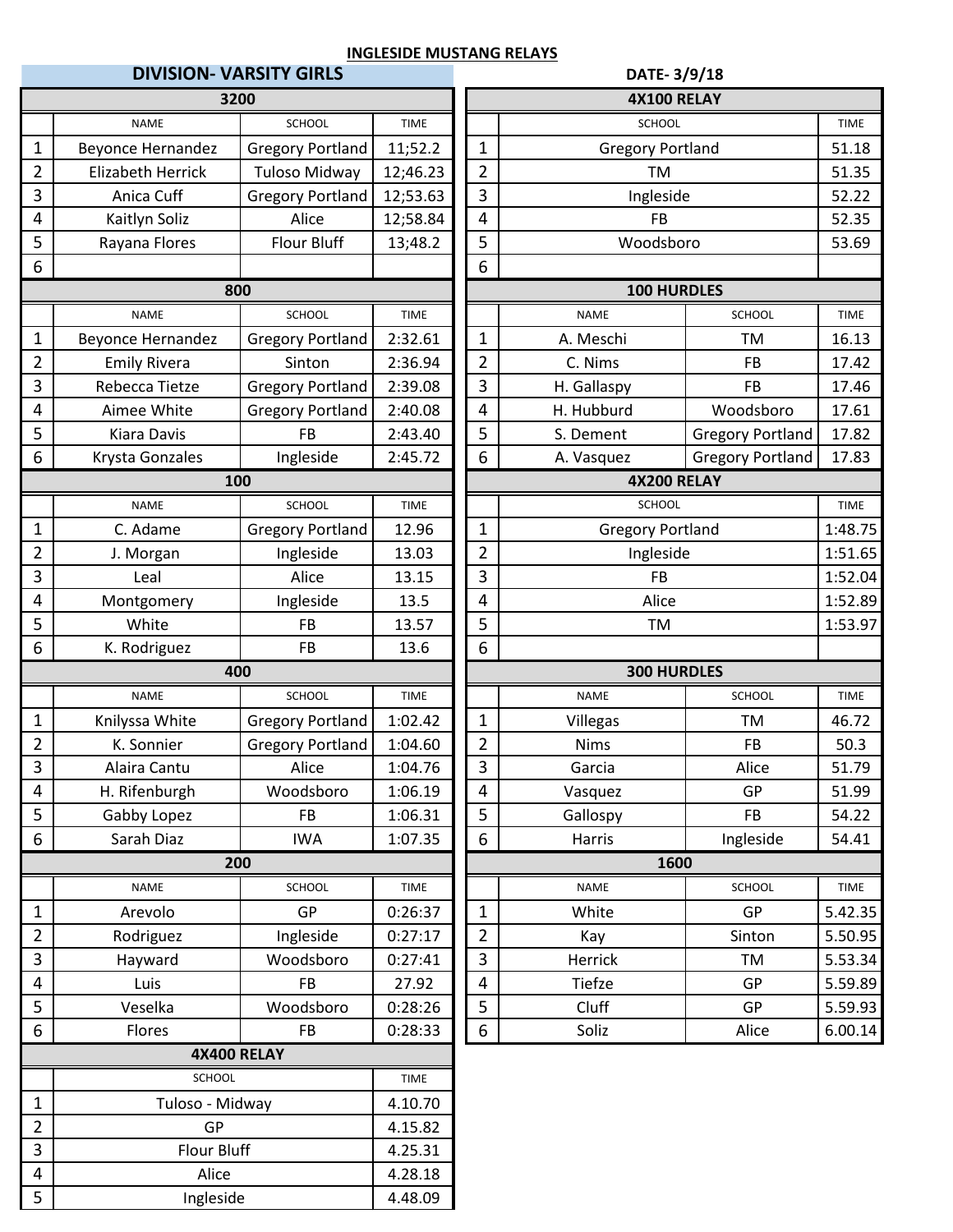### 

#### **INGLESIDE MUSTANG RELAYS**

# **DIVISION- VARSITY GIRLS DATE-3/9**

|   | <b>SHOT PUT</b>   |                         |                 |   | <b>DISCUS</b>            |                         |                 |
|---|-------------------|-------------------------|-----------------|---|--------------------------|-------------------------|-----------------|
|   | <b>NAME</b>       | <b>SCHOOL</b>           | <b>DISTANCE</b> |   | <b>NAME</b>              | <b>SCHOOL</b>           | <b>DISTANCE</b> |
|   | Hannah Bearden    | Ingleside               | 35'3"           |   | Hailey Skowppa           | <b>Tuloso Midway</b>    | 110'9"          |
|   | Kierra Vest       | <b>Gregory Portland</b> | 34'7.25"        | 2 | <b>Farren Suggs</b>      | <b>Gregory Portland</b> | 101'7"          |
| 3 | Marley Espinoza   | <b>Gregory Portland</b> | 34'4.25"        | 3 | Vanessa Hernandez        | Ingleside               | 97'2.5"         |
| 4 | Haley Skoruppa    | Tuloso Midway           | 32'5"           | 4 | <b>Hailey Hubbard</b>    | Westboro                | 96'8"           |
|   | Elizabeth Barrera | Tuloso Midway           | 30'6.5"         | 5 | Hannah Bearden           | Ingleside               | 96'3''          |
| 6 | Hailey Hubbard    | Woodsboro               | 30'1.5"         | 6 | <b>Briana Montgomery</b> | Ingleside               | 93'3"           |
|   |                   |                         |                 |   |                          |                         |                 |

| DIVISION- VARSITY GIRLS |                         |                 | DATE-3/9/18 |                          |                         |                 |  |  |  |
|-------------------------|-------------------------|-----------------|-------------|--------------------------|-------------------------|-----------------|--|--|--|
| <b>SHOT PUT</b>         |                         |                 |             | <b>DISCUS</b>            |                         |                 |  |  |  |
| NAME                    | <b>SCHOOL</b>           | <b>DISTANCE</b> |             | <b>NAME</b>              | <b>SCHOOL</b>           | <b>DISTANCE</b> |  |  |  |
| ıh Bearden              | Ingleside               | 35'3"           |             | Hailey Skowppa           | <b>Tuloso Midway</b>    | 110'9"          |  |  |  |
| rra Vest                | <b>Gregory Portland</b> | 34'7.25"        |             | <b>Farren Suggs</b>      | <b>Gregory Portland</b> | 101'7"          |  |  |  |
| y Espinoza              | <b>Gregory Portland</b> | 34'4.25"        | 3           | Vanessa Hernandez        | Ingleside               | 97'2.5"         |  |  |  |
| Skoruppa                | Tuloso Midway           | 32'5''          | 4           | Hailey Hubbard           | Westboro                | 96'8"           |  |  |  |
| eth Barrera             | Tuloso Midway           | 30'6.5"         | 5           | Hannah Bearden           | Ingleside               | 96'3"           |  |  |  |
| r Hubbard               | Woodsboro               | 30'1.5"         | 6           | <b>Briana Montgomery</b> | Ingleside               | 93'3"           |  |  |  |

|                         |                      | LONG JUMP               |                 | <b>TRIPLE JUMP</b> |                 |                         |          |  |
|-------------------------|----------------------|-------------------------|-----------------|--------------------|-----------------|-------------------------|----------|--|
|                         | <b>NAME</b>          | <b>SCHOOL</b>           | <b>DISTANCE</b> |                    | <b>NAME</b>     | <b>SCHOOL</b>           |          |  |
|                         | <b>Haley Cox</b>     | <b>IWA</b>              | 15'11.5"        | ◢                  | Madelyn Kozik   | <b>Gregory Portland</b> | 33'2"    |  |
| 2                       | Harley Blam          | Flour Bluff             | 15'6"           | っ                  | Harley Blam     | <b>Flour Bluff</b>      | 32'9.75" |  |
| $\overline{\mathbf{3}}$ | Izzy Flores          | Flour Bluff             | 15'6"           | 3                  | Izzy Flores     | <b>Flour Bluff</b>      | 32'5.5"  |  |
| 4                       | Morgan Simpson       | Tuloso Miidway          | 15'3''          | 4                  | Miranda Douglas | Ingleside               | 29'5"    |  |
| -5                      | Jasiya Morgan        | Ingleside               | 14'6"           | 5                  | Lauren Douglas  | Ingleside               | 28'      |  |
| 6                       | <b>Bethany Kozik</b> | <b>Gregory Portland</b> | 13'11.75"       | 6                  |                 |                         |          |  |

| <b>TRIPLE JUMP</b> |                 |                         |          |  |  |  |  |  |
|--------------------|-----------------|-------------------------|----------|--|--|--|--|--|
|                    | <b>NAME</b>     | <b>SCHOOL</b>           |          |  |  |  |  |  |
|                    | Madelyn Kozik   | <b>Gregory Portland</b> | 33'2"    |  |  |  |  |  |
| 2                  | Harley Blam     | <b>Flour Bluff</b>      | 32'9.75" |  |  |  |  |  |
| 3                  | Izzy Flores     | Flour Bluff             | 32'5.5"  |  |  |  |  |  |
| 4                  | Miranda Douglas | Ingleside               | 29'5"    |  |  |  |  |  |
| 5                  | Lauren Douglas  | Ingleside               | 28'      |  |  |  |  |  |
| հ                  |                 |                         |          |  |  |  |  |  |

|   | <b>HIGH JUMP</b> |                  | <b>POLE VAULT</b> |   |                        |                      |               |
|---|------------------|------------------|-------------------|---|------------------------|----------------------|---------------|
|   | <b>NAME</b>      | <b>SCHOOL</b>    | <b>HEIGHT</b>     |   | <b>NAME</b>            | <b>SCHOOL</b>        | <b>HEIGHT</b> |
|   | Lauren Douglas   | Ingleside        | 5'2''             |   | Brookelynn Gielden     | <b>Aransas Pass</b>  | 10'1"         |
|   | Jasiya Morgan    | Ingleside        | 5'0''             |   | Stacie Jorgensen       | Flour Bluff          | 9'0''         |
| 3 | Peyton Flinn     | Gregory Portland | 4'10"             |   | Gabriela Trevino       | Ingleside            | 7'6''         |
| 4 | Caitlin Hart     | Gregory Portland | 4'10"             | 4 | Alessandra Ruiz        | <b>Tuloso Midway</b> | 7'6''         |
|   | Harlie Gallaspy  | Flour Bluff      | 4'10"             | 3 | Samantha Dragustinovis | Ingleside            | 7'6''         |
| 6 | Maddie Kozie     | Gregory Portland | 4'6''             | 6 | <b>Harlie Gallaspy</b> | Flour Bluff          | 7'0''         |

|    | <b>TEAM TOTALS</b> |              |  |  |  |  |  |  |
|----|--------------------|--------------|--|--|--|--|--|--|
|    | <b>TEAM</b>        | <b>TOTAL</b> |  |  |  |  |  |  |
| 1  | GP                 | 200          |  |  |  |  |  |  |
| 2  | Ingleside          | 107          |  |  |  |  |  |  |
| 3  | <b>TM</b>          | 98           |  |  |  |  |  |  |
| 4  | <b>Flour Bluff</b> | 97           |  |  |  |  |  |  |
| 5  | Alice              | 39           |  |  |  |  |  |  |
| 6  | Woodsboro          | 37           |  |  |  |  |  |  |
| 7  | Sinton             | 16           |  |  |  |  |  |  |
| 8  | <b>IWA</b>         | 11           |  |  |  |  |  |  |
| 9  |                    |              |  |  |  |  |  |  |
| 10 |                    |              |  |  |  |  |  |  |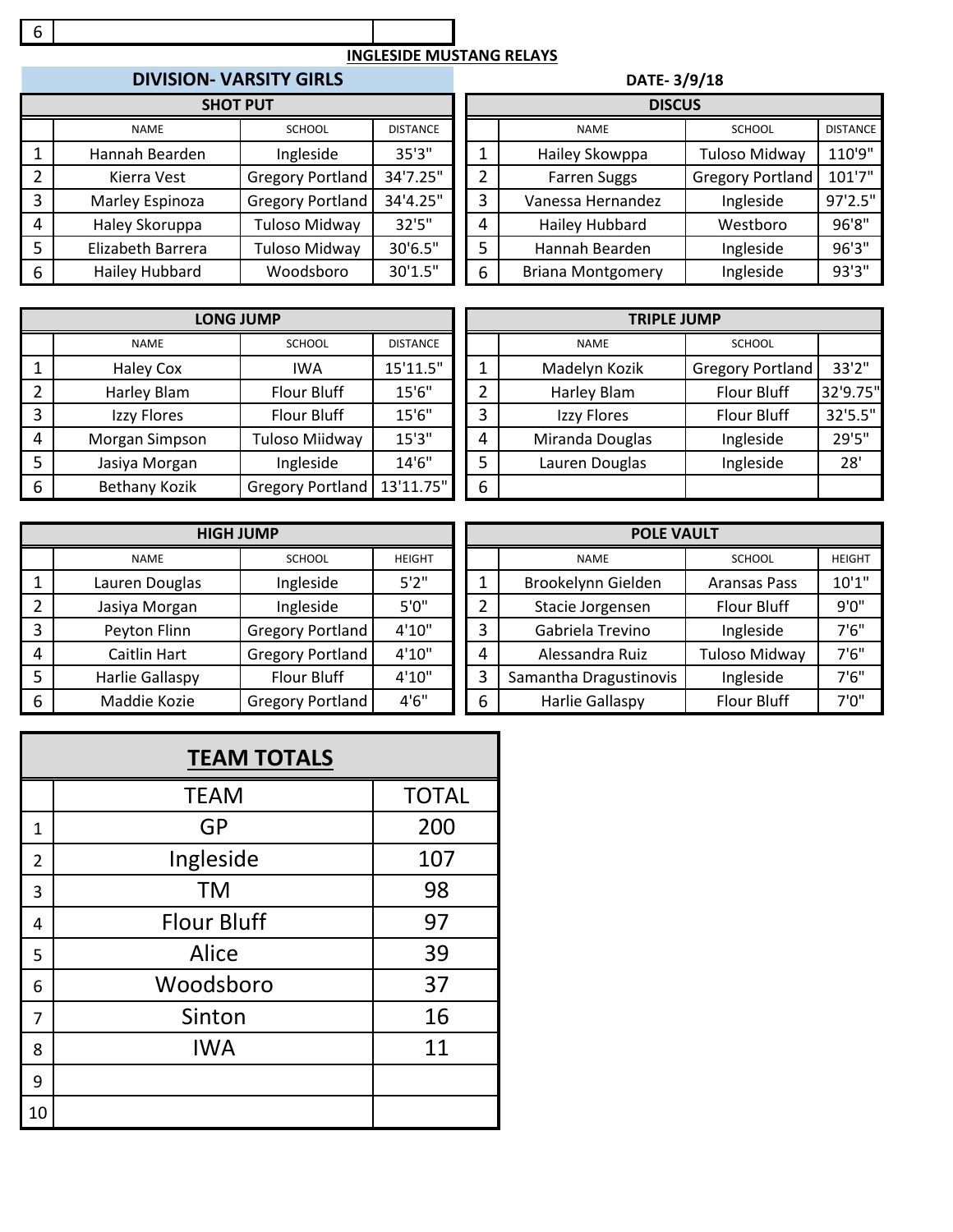| <b>DIVISION- JV BOYS</b>         |                      |                         |              |                         | DATE-3/9/18             |                 |             |  |  |
|----------------------------------|----------------------|-------------------------|--------------|-------------------------|-------------------------|-----------------|-------------|--|--|
|                                  |                      | 3200                    |              |                         | <b>4X100 RELAY</b>      |                 |             |  |  |
|                                  | <b>NAME</b>          | <b>SCHOOL</b>           | <b>TIME</b>  |                         | SCHOOL                  |                 | <b>TIME</b> |  |  |
| 1                                | <b>B. Simons</b>     | <b>Flour Bluff</b>      | 11;10.21     | 1                       | <b>Gregory Portland</b> |                 | 46.12       |  |  |
| $\overline{2}$                   | A. Barreda           | <b>Flour Bluff</b>      | 11;21.31     | $\overline{2}$          | <b>FBM</b>              |                 | 46.26       |  |  |
| 3                                | A. Quintanilla       | <b>Gregory Portland</b> | 11;21.50     | 3                       | Ingleside               |                 | 46.33       |  |  |
| 4                                | E. Cantu             | <b>Flour Bluff</b>      | 1;21.68      | $\overline{\mathbf{4}}$ | Alice                   |                 | 46.5        |  |  |
| 5                                | Jon Carlos Lomas     | Alice                   | 11;54.50     | 5                       | Sinton                  |                 | 46.75       |  |  |
| 6                                | <b>John Gonzalez</b> | <b>Flour Bluff</b>      | 11;57.28     | 6                       | FBWhite                 |                 | 48.26       |  |  |
|                                  |                      | 800                     |              |                         | 110 HURDLES             |                 |             |  |  |
|                                  | <b>NAME</b>          | <b>SCHOOL</b>           | <b>TIME</b>  |                         | <b>NAME</b>             | <b>SCHOOL</b>   | <b>TIME</b> |  |  |
| $\mathbf 1$                      | C. Walsh             | <b>FBM</b>              | 2:10.47      | $\mathbf 1$             | <b>Alcorn</b>           | <b>FBM</b>      | 17.35       |  |  |
| $\overline{2}$                   | Z. Diaz              | <b>Gregory Portland</b> | 2:12.17      | $\overline{2}$          | Hathaway                | <b>FBM</b>      | 17.7        |  |  |
| 3                                | J. Diaz              | <b>Gregory Portland</b> | 2.16.12      | 3                       | White                   | <b>FBM</b>      | 18.09       |  |  |
| 4                                | J. Ehlen             | <b>FBM</b>              | 2:17.05      | $\overline{\mathbf{4}}$ | Wendt                   | <b>FBW</b>      | 19.64       |  |  |
| 5                                | A. Barreda           | <b>FBW</b>              | 2:19.50      | 5                       | <b>Fly</b>              | <b>FBW</b>      | 20.35       |  |  |
| 6                                | A. Vasquez           | Alice                   | 2:19.80      | $\boldsymbol{6}$        |                         |                 |             |  |  |
|                                  |                      | 100                     |              |                         | <b>4X200 RELAY</b>      |                 |             |  |  |
|                                  | <b>NAME</b>          | <b>SCHOOL</b>           | <b>TIME</b>  |                         | SCHOOL                  |                 | <b>TIME</b> |  |  |
| 1                                | Sanchez              | Alice                   | 11.27        | $\mathbf{1}$            | <b>Gregory Portland</b> |                 | 1:38.57     |  |  |
| $\overline{2}$                   | <b>Tyler</b>         | <b>FB</b>               | 11.51        | $\overline{2}$          | <b>FBM</b>              |                 | 1:38.95     |  |  |
| 3                                | <b>Reyes</b>         | <b>FBM</b>              | 11.66        | 3                       | Ingleside               |                 | 1:39.29     |  |  |
| 4                                | Puentes-Cuff         | <b>Gregory Portland</b> | 11.85        | 4                       | <b>FBWhite</b>          |                 | 1:40.7      |  |  |
| 5                                | Padilla              | Alice                   | 11.94        | 5                       | Sinton                  |                 | 1:41.59     |  |  |
| 6                                | Kimbrell             | <b>Gregory Portland</b> | 12.02        | 6                       | Ingleside White         |                 | 1:45.39     |  |  |
|                                  |                      | 400                     |              |                         | <b>300 HURDLES</b>      |                 |             |  |  |
|                                  | <b>NAME</b>          | SCHOOL                  | <b>TIME</b>  |                         | <b>NAME</b>             | <b>SCHOOL</b>   | <b>TIME</b> |  |  |
| $\mathbf{1}$                     | Z. Diaz              | <b>Gregory Portland</b> | 55.92        | $\mathbf{1}$            | <b>Martinez</b>         | FB-M            | 45.37       |  |  |
| $\overline{2}$                   | C. Gisewhite         | <b>FB</b>               | 56.82        | $\overline{2}$          | <b>White</b>            | <b>FB white</b> | 46.83       |  |  |
| 3                                | A. Barreda           | FB                      | <u>57.65</u> | $\overline{3}$          | <b>Fly</b>              | <b>FB white</b> | <u>47.5</u> |  |  |
| 4                                | Jacob Figueroa       | <b>TM</b>               | 57.86        | $\overline{4}$          | Guzman                  | GP              | 47.99       |  |  |
| 5                                | J. Martinez          | Sinton                  | 59.19        | 5                       | Gutierrez               | GP              | 48.38       |  |  |
| 6                                | W. Priddy            | Alice                   | 59.37        | 6                       | Alcorn                  | FB-M            | 50.1        |  |  |
|                                  |                      | 200                     |              |                         | 1600                    |                 |             |  |  |
|                                  | <b>NAME</b>          | SCHOOL                  | TIME         |                         | <b>NAME</b>             | SCHOOL          | <b>TIME</b> |  |  |
| 1                                | Aleman               | GP                      | 0:24:00      | $\mathbf{1}$            | Quintanilla             | GP              | 5.14.88     |  |  |
| $\overline{2}$                   | Trevino              | Ingleside               | 0:24:12      | $\overline{2}$          | Cahill                  | GP              | 5.20.30     |  |  |
| 3                                | Hughes               | Alice                   | 0:24:39      | $\overline{3}$          | Garret                  | TM              | 5.20.47     |  |  |
| 4                                | Anderson             | <b>FB</b>               | 0:24:51      | 4                       | Cervantes               | Sinton          | 5.22.20     |  |  |
| 5                                | Warren               | Ingleside               | 0:25:54      | 5                       | Coronado                | Ingleside       | 5.34.60     |  |  |
| 6                                | Delgado              | GP                      | 25.65        | $\boldsymbol{6}$        | Lomas                   | Alice           | 5.35.51     |  |  |
|                                  |                      | 4X400 RELAY             |              |                         |                         |                 |             |  |  |
|                                  | SCHOOL               |                         | <b>TIME</b>  |                         |                         |                 |             |  |  |
| 1                                | FB-M                 |                         | 3.52.91      |                         |                         |                 |             |  |  |
| $\overline{2}$                   | $G-P$                |                         | 3.53.28      |                         |                         |                 |             |  |  |
| 3                                | Ingleside            |                         | 3.55.45      |                         |                         |                 |             |  |  |
| $\overline{\mathbf{4}}$<br>Alice |                      | 3.58.73                 |              |                         |                         |                 |             |  |  |

|                 |                         |             | DATE-3/9/18             |                         |                 |             |  |  |  |  |  |
|-----------------|-------------------------|-------------|-------------------------|-------------------------|-----------------|-------------|--|--|--|--|--|
| 3200            |                         |             |                         | <b>4X100 RELAY</b>      |                 |             |  |  |  |  |  |
| NAME            | <b>SCHOOL</b>           | <b>TIME</b> |                         | SCHOOL                  |                 | <b>TIME</b> |  |  |  |  |  |
| <b>Simons</b>   | <b>Flour Bluff</b>      | 11;10.21    | $\mathbf{1}$            | <b>Gregory Portland</b> |                 | 46.12       |  |  |  |  |  |
| Barreda         | <b>Flour Bluff</b>      | 11;21.31    | $\overline{2}$          | <b>FBM</b>              |                 | 46.26       |  |  |  |  |  |
| uintanilla      | <b>Gregory Portland</b> | 11;21.50    | 3                       | Ingleside               |                 | 46.33       |  |  |  |  |  |
| Cantu           | <b>Flour Bluff</b>      | 1,21.68     | 4                       | Alice                   |                 | 46.5        |  |  |  |  |  |
| rlos Lomas      | Alice                   | 11;54.50    | 5                       | Sinton                  |                 | 46.75       |  |  |  |  |  |
| Gonzalez        | <b>Flour Bluff</b>      | 11;57.28    | 6                       | FBWhite                 |                 | 48.26       |  |  |  |  |  |
| 800             |                         |             |                         | 110 HURDLES             |                 |             |  |  |  |  |  |
| <b>NAME</b>     | <b>SCHOOL</b>           | <b>TIME</b> |                         | <b>NAME</b>             | SCHOOL          | <b>TIME</b> |  |  |  |  |  |
| <b>Walsh</b>    | <b>FBM</b>              | 2:10.47     | $\mathbf{1}$            | <b>Alcorn</b>           | <b>FBM</b>      | 17.35       |  |  |  |  |  |
| . Diaz          | <b>Gregory Portland</b> | 2:12.17     | $\overline{2}$          | Hathaway                | <b>FBM</b>      | 17.7        |  |  |  |  |  |
| . Diaz          | <b>Gregory Portland</b> | 2.16.12     | 3                       | <b>White</b>            | <b>FBM</b>      | 18.09       |  |  |  |  |  |
| Ehlen           | <b>FBM</b>              | 2:17.05     | 4                       | Wendt                   | <b>FBW</b>      | 19.64       |  |  |  |  |  |
| Barreda         | <b>FBW</b>              | 2:19.50     | 5                       | <b>Fly</b>              | <b>FBW</b>      | 20.35       |  |  |  |  |  |
| /asquez         | Alice                   | 2:19.80     | $6\phantom{1}6$         |                         |                 |             |  |  |  |  |  |
| 100             |                         |             |                         | <b>4X200 RELAY</b>      |                 |             |  |  |  |  |  |
| <b>NAME</b>     | <b>SCHOOL</b>           | <b>TIME</b> |                         | <b>SCHOOL</b>           |                 | <b>TIME</b> |  |  |  |  |  |
| anchez          | Alice                   | 11.27       | $\mathbf{1}$            | <b>Gregory Portland</b> | 1:38.57         |             |  |  |  |  |  |
| <b>Tyler</b>    | <b>FB</b>               | 11.51       | $\overline{2}$          | <b>FBM</b>              | 1:38.95         |             |  |  |  |  |  |
| <b>Reyes</b>    | <b>FBM</b>              | 11.66       | 3                       | Ingleside               | 1:39.29         |             |  |  |  |  |  |
| าtes-Cuff       | <b>Gregory Portland</b> | 11.85       | $\overline{4}$          | <b>FBWhite</b>          | 1:40.7          |             |  |  |  |  |  |
| adilla          | Alice                   | 11.94       | 5                       | Sinton                  |                 | 1:41.59     |  |  |  |  |  |
| mbrell          | <b>Gregory Portland</b> | 12.02       | 6                       | Ingleside White         |                 | 1:45.39     |  |  |  |  |  |
| 400             |                         |             |                         | 300 HURDLES             |                 |             |  |  |  |  |  |
| NAME            | SCHOOL                  | <b>TIME</b> |                         | <b>NAME</b>             | <b>SCHOOL</b>   | <b>TIME</b> |  |  |  |  |  |
| . Diaz          | <b>Gregory Portland</b> | 55.92       | $\mathbf{1}$            | <b>Martinez</b>         | FB-M            | 45.37       |  |  |  |  |  |
| <b>isewhite</b> | <b>FB</b>               | 56.82       | $\overline{2}$          | White                   | <b>FB white</b> | 46.83       |  |  |  |  |  |
| Barreda         | <b>FB</b>               | 57.65       | $\overline{\mathbf{3}}$ | <b>Fly</b>              | <b>FB white</b> | 47.5        |  |  |  |  |  |
| Figueroa        | TM                      | 57.86       | 4                       | Guzman                  | GP              | 47.99       |  |  |  |  |  |
| <b>Martinez</b> | Sinton                  | 59.19       | 5                       | Gutierrez               | GP              | 48.38       |  |  |  |  |  |
| Priddy          | Alice                   | 59.37       | 6                       | <b>Alcorn</b>           | FB-M            | 50.1        |  |  |  |  |  |
| 200             |                         |             |                         | 1600                    |                 |             |  |  |  |  |  |
| <b>NAME</b>     | SCHOOL                  | <b>TIME</b> |                         | <b>NAME</b>             | SCHOOL          | <b>TIME</b> |  |  |  |  |  |
| leman           | GP                      | 0:24:00     | 1                       | Quintanilla             | GP              | 5.14.88     |  |  |  |  |  |
| revino          | Ingleside               | 0:24:12     | $\overline{2}$          | Cahill                  | GP              | 5.20.30     |  |  |  |  |  |
| ughes           | Alice                   | 0:24:39     | $\mathbf{3}$            | Garret                  | TM              | 5.20.47     |  |  |  |  |  |
| derson          | <b>FB</b>               | 0:24:51     | 4                       | Cervantes               | Sinton          | 5.22.20     |  |  |  |  |  |
| /arren          | Ingleside               | 0:25:54     | 5                       | Coronado                | Ingleside       |             |  |  |  |  |  |
| elgado          | GP                      | 25.65       | $\boldsymbol{6}$        | Lomas                   | Alice           |             |  |  |  |  |  |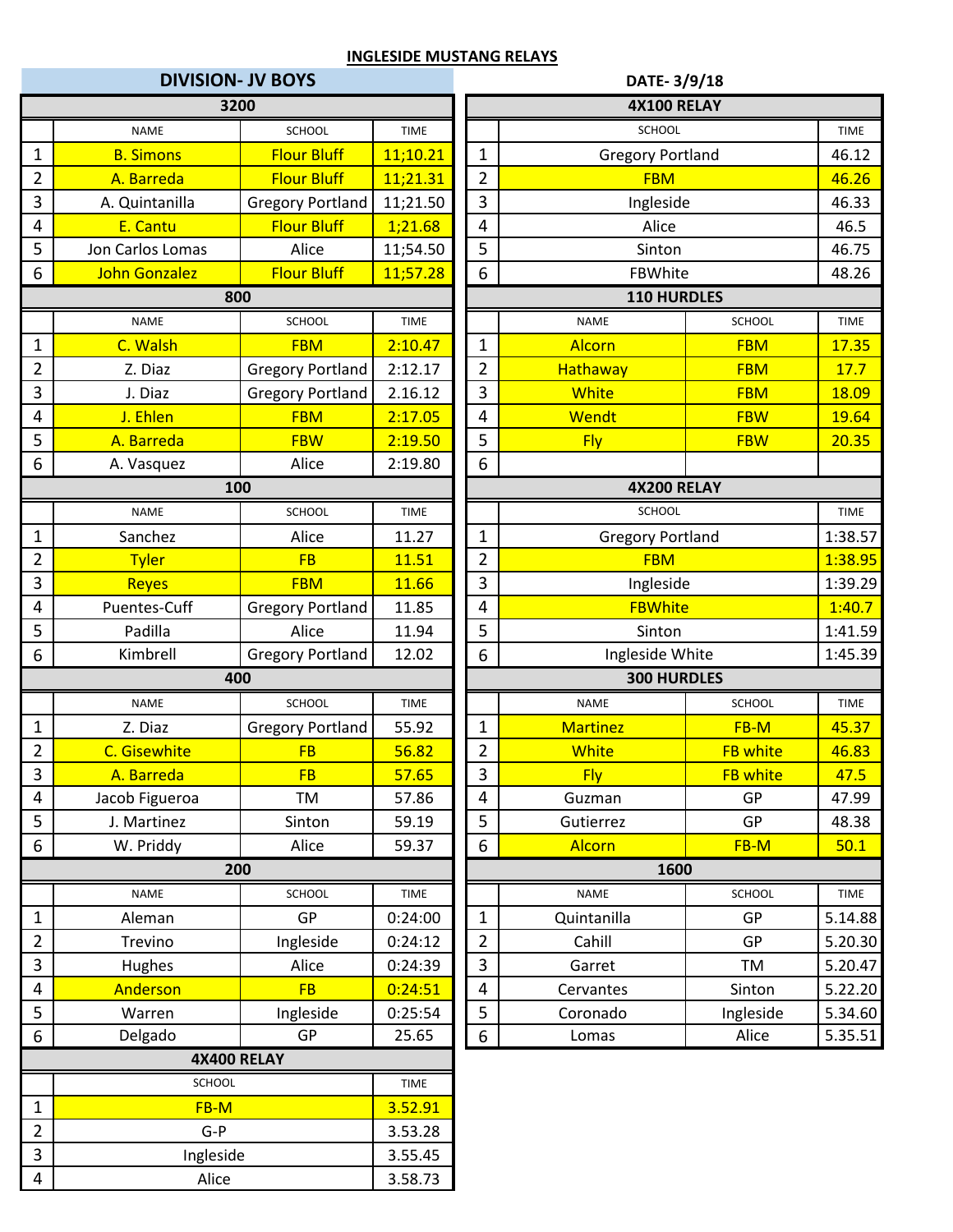| -<br>ت | Sinton | ι<br><b>OF 30</b> |
|--------|--------|-------------------|
| υ      | FB-W   | ۹ſ                |

|   | <b>DIVISION- JV BOYS</b> |                         |                 |   | <b>DATE-3/9/18</b> |                         |                 |  |  |  |
|---|--------------------------|-------------------------|-----------------|---|--------------------|-------------------------|-----------------|--|--|--|
|   | <b>SHOT PUT</b>          |                         |                 |   | <b>DISCUS</b>      |                         |                 |  |  |  |
|   | <b>NAME</b>              | <b>SCHOOL</b>           | <b>DISTANCE</b> |   | <b>NAME</b>        | <b>SCHOOL</b>           | <b>DISTANCE</b> |  |  |  |
|   | Leonard Lopez            | Ingleside               | 40'             |   | Eric Edison        | Ingleside               | 112'2"          |  |  |  |
|   | Eric Edison              | Ingleside               | 39'11"          | 2 | Josh Villea        | <b>Gregory Portland</b> | 107'8"          |  |  |  |
| 3 | Josh Villeia             | <b>Gregory Portland</b> | 38'4"           | 3 | <b>Tyler Bell</b>  | Ingleside               | 102'0.5"        |  |  |  |
| 4 | <b>Richard Fierros</b>   | <b>Gregory Portland</b> | 37'10"          | 4 | A. Cantu           | Sinton                  | 99'5"           |  |  |  |
| 5 | R. Medina                | Sinton                  | 37'1''          | 5 | J. Rose            | <b>FBW</b>              | 98'2"           |  |  |  |
| 6 | Dewald                   | Sinton                  | 35'1''          | 6 | Leonard Lopez      | Ingleside               | 92'3"           |  |  |  |

| <b>DIVISION- JV BOYS</b> |                  |                 | DATE-3/9/18   |                   |                         |                 |  |  |  |
|--------------------------|------------------|-----------------|---------------|-------------------|-------------------------|-----------------|--|--|--|
| <b>SHOT PUT</b>          |                  |                 | <b>DISCUS</b> |                   |                         |                 |  |  |  |
| NAME                     | <b>SCHOOL</b>    | <b>DISTANCE</b> |               | <b>NAME</b>       | <b>SCHOOL</b>           | <b>DISTANCE</b> |  |  |  |
| ard Lopez                | Ingleside        | 40'             |               | Eric Edison       | Ingleside               | 112'2"          |  |  |  |
| : Edison                 | Ingleside        | 39'11"          |               | Josh Villea       | <b>Gregory Portland</b> | 107'8"          |  |  |  |
| h Villeia                | Gregory Portland | 38'4"           | 3             | <b>Tyler Bell</b> | Ingleside               | 102'0.5"        |  |  |  |
| rd Fierros               | Gregory Portland | 37'10"          | 4             | A. Cantu          | Sinton                  | 99'5"           |  |  |  |
| Medina                   | Sinton           | 37'1''          |               | J. Rose           | <b>FBW</b>              | 98'2"           |  |  |  |
| Dewald                   | Sinton           | 35'1''          | 6             | Leonard Lopez     | Ingleside               | 92'3"           |  |  |  |

|   | <b>LONG JUMP</b> |                         |                 |        | <b>TRIPLE JUMP</b> |               |                 |  |  |
|---|------------------|-------------------------|-----------------|--------|--------------------|---------------|-----------------|--|--|
|   | <b>NAME</b>      | <b>SCHOOL</b>           | <b>DISTANCE</b> |        | <b>NAME</b>        | <b>SCHOOL</b> | <b>DISTANCE</b> |  |  |
|   | J. Delgado       | <b>Gregory Portland</b> | 17'9"           |        | <b>Maurice</b>     | <b>FBM</b>    | 36'3"           |  |  |
|   | K. Moreno        | Sinton                  | 17'8"           | ำ<br>ے | <b>White</b>       | <b>FBM</b>    | 35'6"           |  |  |
| 3 | <b>Foster</b>    | <b>FBW</b>              | 17'1''          | 3      | J. Kimbrell        | GP            | 34'8"           |  |  |
| 4 | C. Tyler         | <b>FBM</b>              | 16'8.5"         | 4      | J. Delgado         | <b>GP</b>     | 34'7.75"        |  |  |
|   | M. Alcorn        | <b>FBM</b>              | 16'2.5"         | 5      | <b>Adrian</b>      | <b>FBM</b>    | 32'10"          |  |  |
| 6 | J. Kimbrell      | <b>Gregory Portland</b> | 16'2''          | 6      | R. Perez           | Sinton        | 32'6"           |  |  |

| <b>LONG JUMP</b>        |                 |                  | <b>TRIPLE JUMP</b> |               |                 |  |  |  |
|-------------------------|-----------------|------------------|--------------------|---------------|-----------------|--|--|--|
| <b>SCHOOL</b>           | <b>DISTANCE</b> |                  | <b>NAME</b>        | <b>SCHOOL</b> | <b>DISTANCE</b> |  |  |  |
|                         | 17'9"           |                  | <b>Maurice</b>     | <b>FBM</b>    | 36'3''          |  |  |  |
| Sinton                  | 17'8"           |                  | <b>White</b>       | <b>FBM</b>    | 35'6"           |  |  |  |
| <b>FBW</b>              | 17'1''          | 3                | J. Kimbrell        | GP            | 34'8"           |  |  |  |
| <b>FBM</b>              | 16'8.5"         | 4                | J. Delgado         | GP            | 34'7.75"        |  |  |  |
| <b>FBM</b>              | 16'2.5"         |                  | Adrian             | <b>FBM</b>    | 32'10"          |  |  |  |
| <b>Gregory Portland</b> | 16'2''          | 6                | R. Perez           | Sinton        | 32'6"           |  |  |  |
|                         |                 | Gregory Portland |                    |               |                 |  |  |  |

|                | <b>HIGH JUMP</b>    |                         |               |  |   | <b>POLE VAULT</b> |                         |               |  |  |
|----------------|---------------------|-------------------------|---------------|--|---|-------------------|-------------------------|---------------|--|--|
|                | <b>NAME</b>         | <b>SCHOOL</b>           | <b>HEIGHT</b> |  |   | <b>NAME</b>       | <b>SCHOOL</b>           | <b>HEIGHT</b> |  |  |
|                | <b>B. Jennings</b>  | <b>FBM</b>              | 5'9''         |  |   | J. Gutierrez      | <b>Gregory Portland</b> | 10'6"         |  |  |
| $\overline{2}$ | Darten Delgado      | <b>IWA</b>              | 5'9''         |  |   | K. McCoy          | Sinton                  | 10'6"         |  |  |
| 3              | <b>Ryan Salas</b>   | Alice                   | 5'8''         |  | 3 | <b>Martinez</b>   | <b>FBM</b>              | 9'6''         |  |  |
| 4              | Bennet              | <b>Gregory Portland</b> | 5'6''         |  | 4 | <b>Hernandez</b>  | <b>FBM</b>              | 9'6''         |  |  |
| 5              | <b>Puentes Cuff</b> | Gregory Portland        | 5'0''         |  | 5 | <b>Kiser</b>      | <b>FBM</b>              | 8'6''         |  |  |
| 6              | Ethan Johnson       | Ingleside               | 4'10"         |  | 6 |                   |                         |               |  |  |

| <b>HIGH JUMP</b> |                         |               |  |   | <b>POLE VAULT</b> |                         |               |  |  |  |  |
|------------------|-------------------------|---------------|--|---|-------------------|-------------------------|---------------|--|--|--|--|
| NAME             | <b>SCHOOL</b>           | <b>HEIGHT</b> |  |   | <b>NAME</b>       | <b>SCHOOL</b>           | <b>HEIGHT</b> |  |  |  |  |
| ennings          | <b>FBM</b>              | 5'9''         |  |   | J. Gutierrez      | <b>Gregory Portland</b> | 10'6"         |  |  |  |  |
| n Delgado        | <b>IWA</b>              | 5'9''         |  | ำ | K. McCoy          | Sinton                  | 10'6"         |  |  |  |  |
| an Salas         | Alice                   | 5'8''         |  | 3 | <b>Martinez</b>   | <b>FBM</b>              | 9'6''         |  |  |  |  |
| ennet            | <b>Gregory Portland</b> | 5'6''         |  | 4 | <b>Hernandez</b>  | <b>FBM</b>              | 9'6''         |  |  |  |  |
| ntes Cuff        | <b>Gregory Portland</b> | 5'0''         |  | 5 | <b>Kiser</b>      | <b>FBM</b>              | 8'6''         |  |  |  |  |
| า Johnson        | Ingleside               | 4'10"         |  | 6 |                   |                         |               |  |  |  |  |
|                  |                         |               |  |   |                   |                         |               |  |  |  |  |

|    | <b>TEAM TOTALS</b>          |              |  |  |  |  |  |  |  |  |
|----|-----------------------------|--------------|--|--|--|--|--|--|--|--|
|    | <b>TEAM</b>                 | <b>TOTAL</b> |  |  |  |  |  |  |  |  |
| 1  | <b>Flour Bluff - Maroon</b> | 199          |  |  |  |  |  |  |  |  |
| 2  | <b>GP</b>                   | 171          |  |  |  |  |  |  |  |  |
| 3  | Ingleside                   | 94           |  |  |  |  |  |  |  |  |
| 4  | <b>Flour Bluff - White</b>  | 58           |  |  |  |  |  |  |  |  |
| 5  | Alice                       | 45           |  |  |  |  |  |  |  |  |
| 6  | Sinton                      | 42           |  |  |  |  |  |  |  |  |
| 7  | <b>TM</b>                   | 10           |  |  |  |  |  |  |  |  |
| 8  |                             |              |  |  |  |  |  |  |  |  |
| 9  |                             |              |  |  |  |  |  |  |  |  |
| 10 |                             |              |  |  |  |  |  |  |  |  |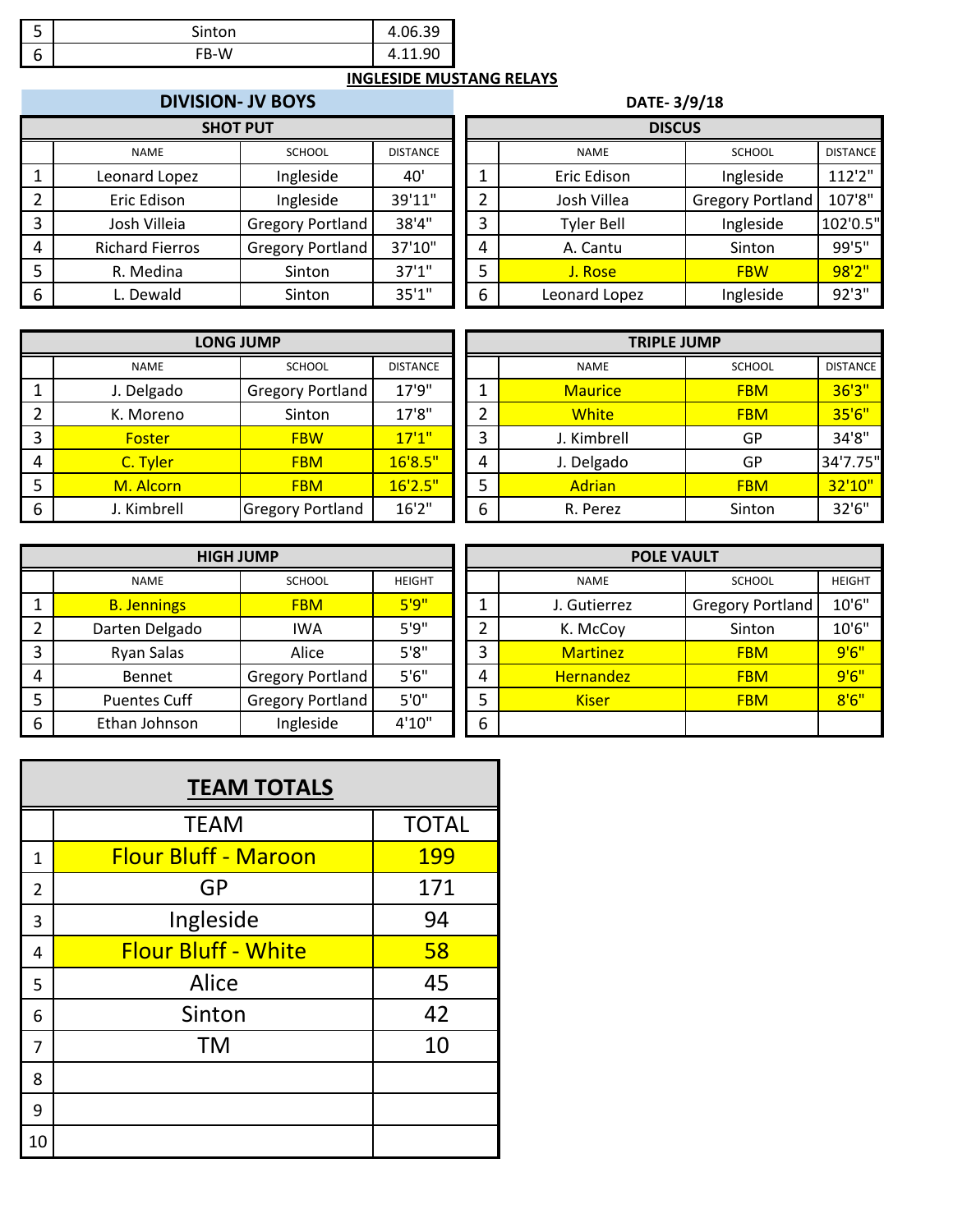# **DIVISION- VARSITY BOYS DATE- 3/9/18**

|                | 3200                    |                         |             |                         | 4X100 RELAY             |                         |             |  |  |
|----------------|-------------------------|-------------------------|-------------|-------------------------|-------------------------|-------------------------|-------------|--|--|
|                | <b>NAME</b>             | <b>SCHOOL</b>           | <b>TIME</b> |                         | SCHOOL                  |                         | <b>TIME</b> |  |  |
| $\mathbf 1$    | <b>Tristan Salinas</b>  | <b>Tuloso Midway</b>    | 10;25.63    | $\mathbf{1}$            | Alice                   |                         | 43.2        |  |  |
| $\overline{2}$ | Dominic Landin          | <b>Gregory Portland</b> | 10;29.42    | $\overline{2}$          | <b>FB</b>               |                         | 43.37       |  |  |
| 3              | Lupe Garcia             | Alice                   | 10;32.03    | 3                       | <b>Gregory Portland</b> |                         | 44.32       |  |  |
| 4              | Ivan Avila              | <b>Tuloso Midway</b>    | 10;47.03    | $\overline{\mathbf{4}}$ | Ingleside               |                         | 44.52       |  |  |
| 5              | Patrick                 | Alice                   | 10;50.6     | 5                       | Sinton                  |                         | 49.46       |  |  |
| 6              | <b>Barry Hill</b>       | PA                      | 10;58.13    | $\boldsymbol{6}$        |                         |                         |             |  |  |
|                | 800                     |                         |             |                         | <b>110 HURDLES</b>      |                         |             |  |  |
|                | <b>NAME</b>             | SCHOOL                  | <b>TIME</b> |                         | <b>NAME</b>             | <b>SCHOOL</b>           | <b>TIME</b> |  |  |
| $\mathbf 1$    | S. Mesaowi              | <b>FB</b>               | 2:02.71     | $\mathbf{1}$            | M. Salinas              | Alice                   | 15.45       |  |  |
| $\overline{2}$ | W. Delgado              | <b>FB</b>               | 2:04.1      | $\overline{2}$          | A. Meachem              | Woodsboro               | 15.87       |  |  |
| 3              | A. Salinas              | Alice                   | 2:07.33     | $\mathbf{3}$            | A. Chalk                | Ingleside               | 16.87       |  |  |
| 4              | E. Vasquez              | Alice                   | 2:10.76     | $\overline{\mathbf{4}}$ | M. Doughty              | Ingleside               | 17.49       |  |  |
| 5              | L. Shannon              | PA                      | 2:10.83     | 5                       | D. Dean                 | <b>Gregory Portland</b> | 18.48       |  |  |
| 6              | <b>B.</b> Giannamore    | <b>Gregory Portland</b> | 2:12.32     | 6                       | A. Hoss                 | <b>FB</b>               | 19.37       |  |  |
|                |                         | 100                     |             |                         | <b>4X200 RELAY</b>      |                         |             |  |  |
|                | <b>NAME</b>             | <b>SCHOOL</b>           | <b>TIME</b> |                         | SCHOOL                  |                         | <b>TIME</b> |  |  |
| 1              | <b>Bobby Gonzales</b>   | Ingleside               | 10.62       | $\mathbf 1$             | <b>FB</b>               |                         | 1:32.53     |  |  |
| $\overline{2}$ | St. Romain              | <b>Gregory Portland</b> | 10.67       | $\overline{2}$          |                         | <b>Gregory Portland</b> |             |  |  |
| 3              | I. Reyes                | <b>FB</b>               | 10.86       | 3                       | Ingleside               |                         | 1:33.62     |  |  |
| 4              | Salas                   | Alice                   | 11.09       | $\overline{\mathbf{4}}$ | Sinton                  |                         | 1:38.40     |  |  |
| 5              | J. Bennet               | <b>FB</b>               | 11.11       | 5                       |                         |                         |             |  |  |
| 6              | C. Moore                | Woodsboro               | 11.38       | 6                       |                         |                         |             |  |  |
|                | 400                     |                         |             |                         | <b>300 HURDLES</b>      |                         |             |  |  |
|                | <b>NAME</b>             | <b>SCHOOL</b>           | <b>TIME</b> |                         | <b>NAME</b>             | <b>SCHOOL</b>           | <b>TIME</b> |  |  |
| 1              | Byrown                  | Sinton                  | 53.06       | $\mathbf{1}$            | <b>Weir</b>             | <b>FB</b>               | 42.82       |  |  |
| $\overline{2}$ | Hughes                  | Sinton                  | 53.69       | 2                       | Dean                    | GP                      | 45.9        |  |  |
| 3              | Messaoui                | <b>FB</b>               | 54.32       | $\mathbf{3}$            | Durham                  | GP                      | 46.89       |  |  |
| 4              | Moore                   | Woodsboro               | 54.45       | 4                       | <b>Hoss</b>             | <b>FB</b>               | 47.52       |  |  |
| 5              | Giannamore              | <b>Gregory Portland</b> | 54.49       | 5                       | Dougherty               | Ingleside               | 47.95       |  |  |
| 6              | Vasquez                 | Alice                   | 55.03       | 6                       | Tovar                   | GP                      | 48.07       |  |  |
|                |                         | 200                     |             |                         | 1600                    |                         |             |  |  |
|                | <b>NAME</b>             | SCHOOL                  | <b>TIME</b> |                         | <b>NAME</b>             | SCHOOL                  | <b>TIME</b> |  |  |
| 1              | K.Salone                | Sinton                  | 0:27:37     | $\mathbf{1}$            | Catillo                 | TM                      | 4.44.74     |  |  |
| $\overline{2}$ | Moore                   | Alice                   | 0:22:39     | $\overline{2}$          | Landon                  | GP                      | 4.44.84     |  |  |
| 3              | <b>Hensen</b>           | <b>FB</b>               | 0:23:04     | $\mathbf{3}$            | Espinoza                | GP                      | 4.54.47     |  |  |
| 4              | Salas                   | Alice                   | 0:23:24     | $\overline{\mathbf{4}}$ | Garcia                  | Alice                   | 4.55.30     |  |  |
| 5              | <b>Martinez</b>         | <b>FB</b>               | 0:23:25     | 5                       | Salinas                 | Alice                   | 5.00.18     |  |  |
| 6              | Byrom                   | Sinton                  | 0:23:33     | $\boldsymbol{6}$        | Thomas                  | Ingleside               | 5.04.73     |  |  |
|                | <b>4X400 RELAY</b>      |                         |             |                         |                         |                         |             |  |  |
|                | SCHOOL                  |                         | <b>TIME</b> |                         |                         |                         |             |  |  |
| 1              | <b>Flour Bluff</b>      |                         | 3.33.52     |                         |                         |                         |             |  |  |
| $\overline{2}$ | Alice                   |                         | 3.40.97     |                         |                         |                         |             |  |  |
| $\mathbf{3}$   | <b>Gregory Portland</b> |                         | 3.41.39     |                         |                         |                         |             |  |  |

| 3200                 |                         |             |                | <b>4X100 RELAY</b>      |                         |             |  |  |  |
|----------------------|-------------------------|-------------|----------------|-------------------------|-------------------------|-------------|--|--|--|
| <b>NAME</b>          | SCHOOL                  | <b>TIME</b> |                | <b>SCHOOL</b>           |                         | <b>TIME</b> |  |  |  |
| an Salinas           | <b>Tuloso Midway</b>    | 10;25.63    | $\mathbf{1}$   | Alice                   |                         | 43.2        |  |  |  |
| nic Landin           | <b>Gregory Portland</b> | 10;29.42    | $\overline{2}$ | <b>FB</b>               |                         | 43.37       |  |  |  |
| e Garcia             | Alice                   | 10;32.03    | 3              |                         | <b>Gregory Portland</b> |             |  |  |  |
| ın Avila             | <b>Tuloso Midway</b>    | 10;47.03    | 4              | Ingleside               |                         | 44.52       |  |  |  |
| atrick               | Alice                   | 10;50.6     | 5              | Sinton                  |                         | 49.46       |  |  |  |
| rry Hill             | PA                      | 10;58.13    | 6              |                         |                         |             |  |  |  |
| 800                  |                         |             |                | 110 HURDLES             |                         |             |  |  |  |
| NAME                 | SCHOOL                  | <b>TIME</b> |                | <b>NAME</b>             | <b>SCHOOL</b>           | <b>TIME</b> |  |  |  |
| <mark>lesaowi</mark> | <b>FB</b>               | 2:02.71     | $\mathbf{1}$   | M. Salinas              | Alice                   | 15.45       |  |  |  |
| Delgado              | <b>FB</b>               | 2:04.1      | $\overline{2}$ | A. Meachem              | Woodsboro               | 15.87       |  |  |  |
| Salinas              | Alice                   | 2:07.33     | 3              | A. Chalk                | Ingleside               | 16.87       |  |  |  |
| asquez               | Alice                   | 2:10.76     | 4              | M. Doughty              | Ingleside               | 17.49       |  |  |  |
| hannon               | PA                      | 2:10.83     | 5              | D. Dean                 | <b>Gregory Portland</b> | 18.48       |  |  |  |
| annamore             | <b>Gregory Portland</b> | 2:12.32     | 6              | A. Hoss                 | <b>FB</b>               | 19.37       |  |  |  |
| 100                  |                         |             |                | <b>4X200 RELAY</b>      |                         |             |  |  |  |
| NAME                 | <b>SCHOOL</b>           | <b>TIME</b> |                | SCHOOL                  | <b>TIME</b>             |             |  |  |  |
| Gonzales             | Ingleside               | 10.62       | $\mathbf{1}$   | <b>FB</b>               | 1:32.53                 |             |  |  |  |
| Romain               | <b>Gregory Portland</b> | 10.67       | $\overline{2}$ | <b>Gregory Portland</b> | 1:32.99                 |             |  |  |  |
| Reyes                | <b>FB</b>               | 10.86       | 3              | Ingleside               | 1:33.62                 |             |  |  |  |
| Salas                | Alice                   | 11.09       | 4              | Sinton                  |                         | 1:38.40     |  |  |  |
| <b>Bennet</b>        | <b>FB</b>               | 11.11       | 5              |                         |                         |             |  |  |  |
| Moore                | Woodsboro               | 11.38       | 6              |                         |                         |             |  |  |  |
| 400                  |                         |             |                | <b>300 HURDLES</b>      |                         |             |  |  |  |
| NAME                 | SCHOOL                  | <b>TIME</b> |                | <b>NAME</b>             | <b>SCHOOL</b>           | <b>TIME</b> |  |  |  |
| yrown                | Sinton                  | 53.06       | $\mathbf{1}$   | Weir                    | <b>FB</b>               | 42.82       |  |  |  |
| ughes                | Sinton                  | 53.69       | $\overline{2}$ | Dean                    | GP                      | 45.9        |  |  |  |
| <mark>essaoui</mark> | <b>FB</b>               | 54.32       | 3              | Durham                  | GP                      | 46.89       |  |  |  |
| <b>Aoore</b>         | Woodsboro               | 54.45       | 4              | <b>Hoss</b>             | <b>FB</b>               | 47.52       |  |  |  |
| nnamore              | <b>Gregory Portland</b> | 54.49       | 5              | Dougherty               | Ingleside               | 47.95       |  |  |  |
| asquez               | Alice                   | 55.03       | 6              | Tovar                   | GP                      | 48.07       |  |  |  |
| 200                  |                         |             |                | 1600                    |                         |             |  |  |  |
| NAME                 | SCHOOL                  | <b>TIME</b> |                | <b>NAME</b>             | SCHOOL                  | <b>TIME</b> |  |  |  |
| Salone               | Sinton                  | 0:27:37     | 1              | Catillo                 | TM                      | 4.44.74     |  |  |  |
| 1oore                | Alice                   | 0:22:39     | $\overline{2}$ | Landon                  | GP                      | 4.44.84     |  |  |  |
| ensen                | <b>FB</b>               | 0:23:04     | 3              | Espinoza                | GP                      | 4.54.47     |  |  |  |
| Salas                | Alice                   | 0:23:24     | 4              | Garcia                  | Alice                   | 4.55.30     |  |  |  |
| artinez              | <b>FB</b>               | 0:23:25     | 5              | Salinas                 | Alice                   | 5.00.18     |  |  |  |
| lyrom                | Sinton                  | 0:23:33     | 6              | Thomas                  | Ingleside               | 5.04.73     |  |  |  |
|                      | <b>AVAOO DELAV</b>      |             |                |                         |                         |             |  |  |  |